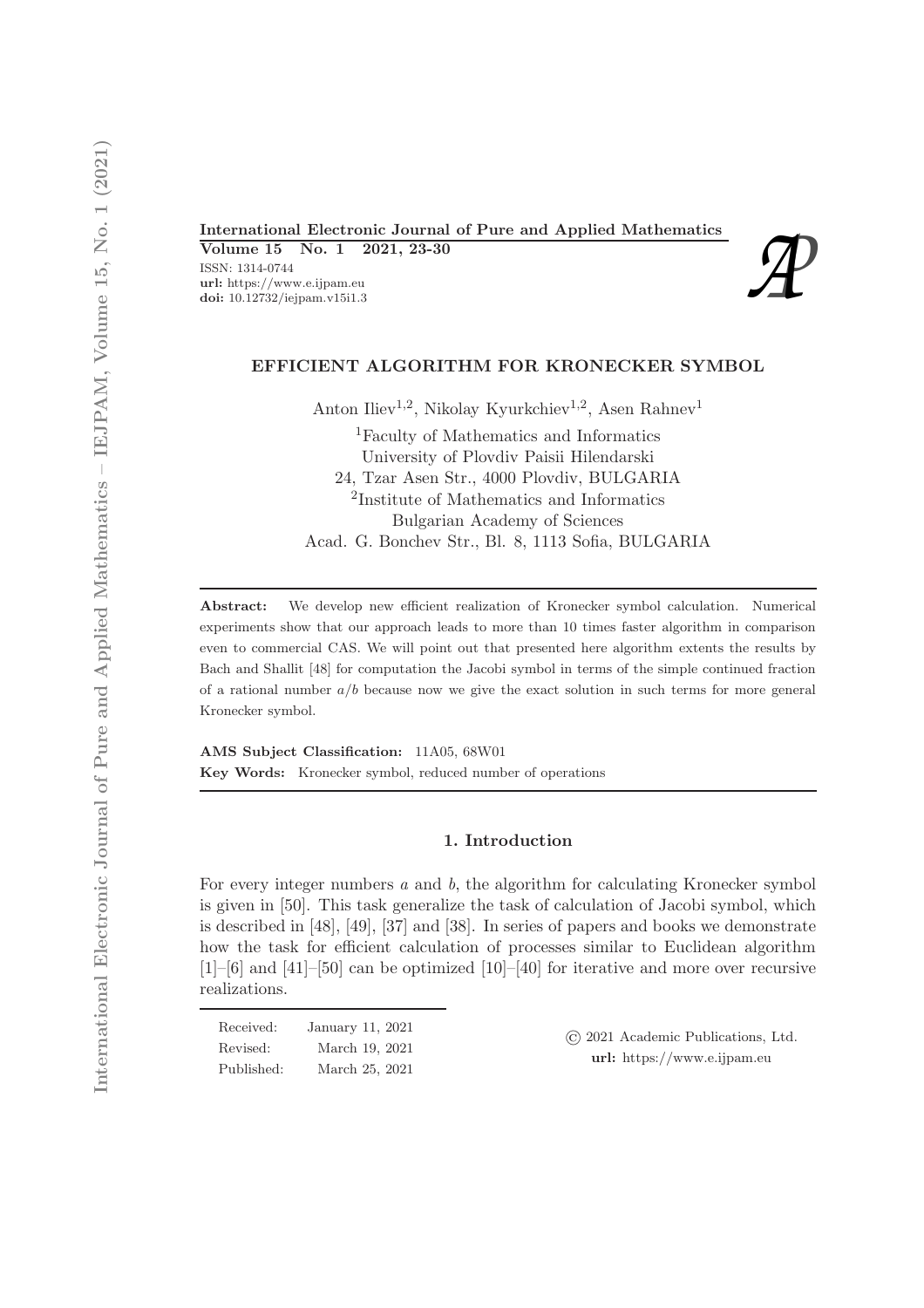For testing purposes for new algorithm we will use the following computer: processor – Intel $(R)$  Core $(TM)$  i7-6700HQ CPU 2.60GHz, 2592 Mhz, 4 Core $(s)$ , 8 Logical Processor(s), RAM 16 GB, Microsoft Windows 10 Enterprise x64, Microsoft Visual C# 2017 x64.

The calculation of Kronecker symbol without "undefined" cases is given in [50].

#### 2. Main Results

Here we will give optimized realizations of algorithms in both recursive and iterative calculations of Kronecker symbol without "undefined" cases. Algorithm 1.

```
if (((a \& 1) == 0 \& (b \& 1) == 0)(b == 0 \&\& \text{Math.Abs}(a) != 1) Kronecker = 0;
else if (b == 0) Kronecker = 1;
else
{
a0 = a;i = 1;
if (a < 0) if (b < 0) { b = -b; a = -a; j = -j; }
else a = -a;
else if (b < 0) b = -b;
while ((b \& 1) == 0){
b \gg = 1; r = a & 7;
if ((r == 3) || (r == 5)) j = -j;
}
if (a0 < 0 \&\& (b \& 3) == 3) j = -j;
do
{
if (a > 0){
while ((a \& 1) == 0){
a \gg = 1; r = b \& 7;
if ((r == 3) || (r == 5)) j = -j;
}
if (a == 1) \{ b = 1; break; \}if ((a \& 3) == 3 \& (b \& 3) == 3) j = -j;
b % = a;
}
```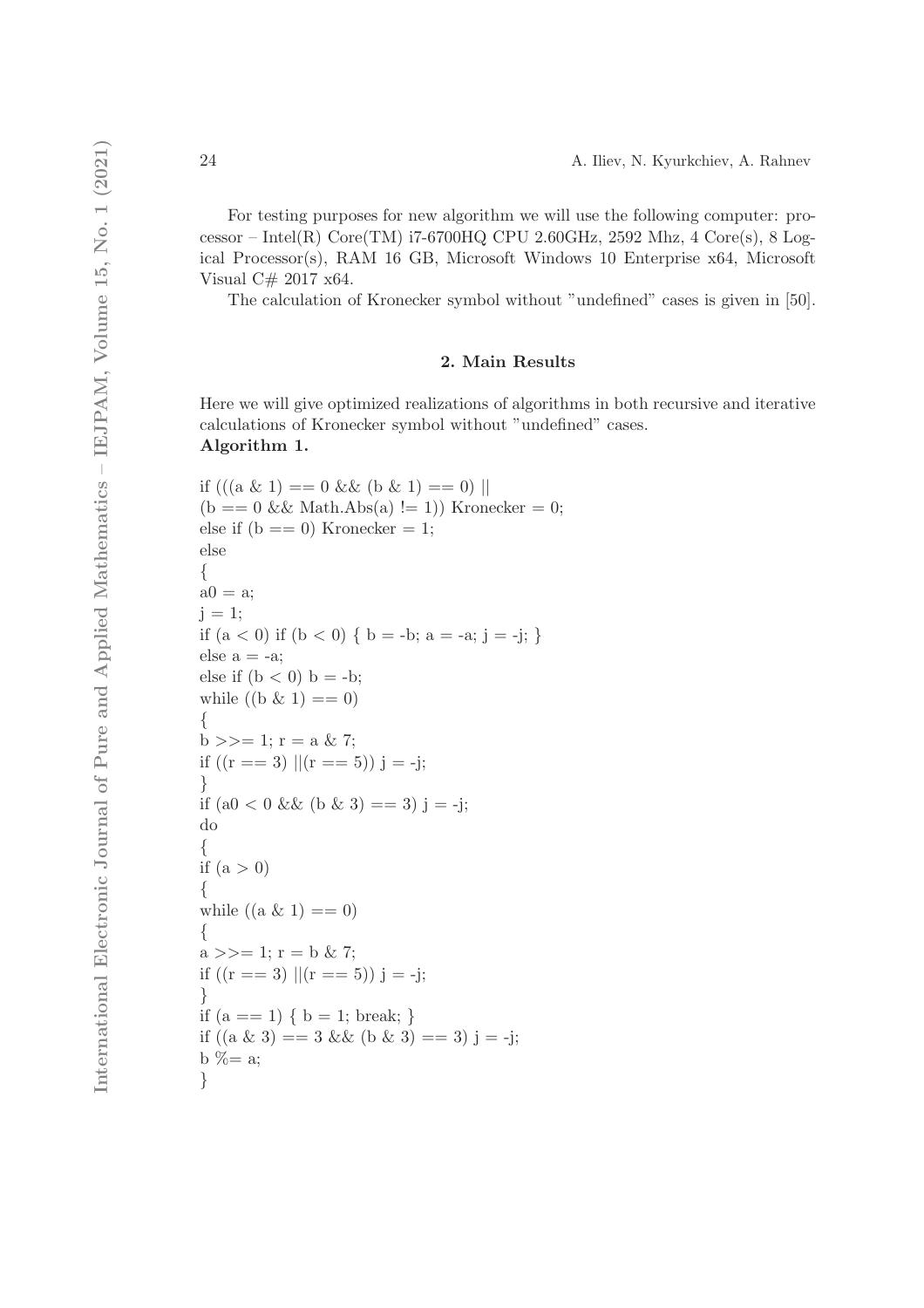```
else break;
if (b > 0){
while ((b \& 1) == 0){
b >>= 1; r = a & 7;
if ((r == 3) || (r == 5)) j = -j;}
if (b == 1) break;
if ((b \& 3) == 3 \& 2 \& 3 \& 3) == 3) j = -j;
a \% = b;
}
else { b = a; break; }
} while (true);
if (b == 1) Kronecker = j; else Kronecker = 0;
}
```
For organizing recursion of Kronecker symbol we will use the optimized recursive realization for Jacobi symbol algorithm [37]:

# Algorithm 2.

```
static long Jacobi(long a, long b, ref int j)
{
if (a == 0) return b;
else
{
if ((a \& 1) == 0)\{long r = b \& 7;if ((r == 3) || (r == 5)) j = -j;return Jacobi(a \gg 1, b, ref j);}
if (a == 1) return 1;
}
if ((a \& 3) == 3 \& 0 \& 3) == 3) j = -j;
b \% = aif (b == 0) return a;
if ((b \& 1) == 0){
long r = a \& 7;
if ((r == 3) || (r == 5)) j = -j;return Jacobi(b \gg 1, a, ref j);
```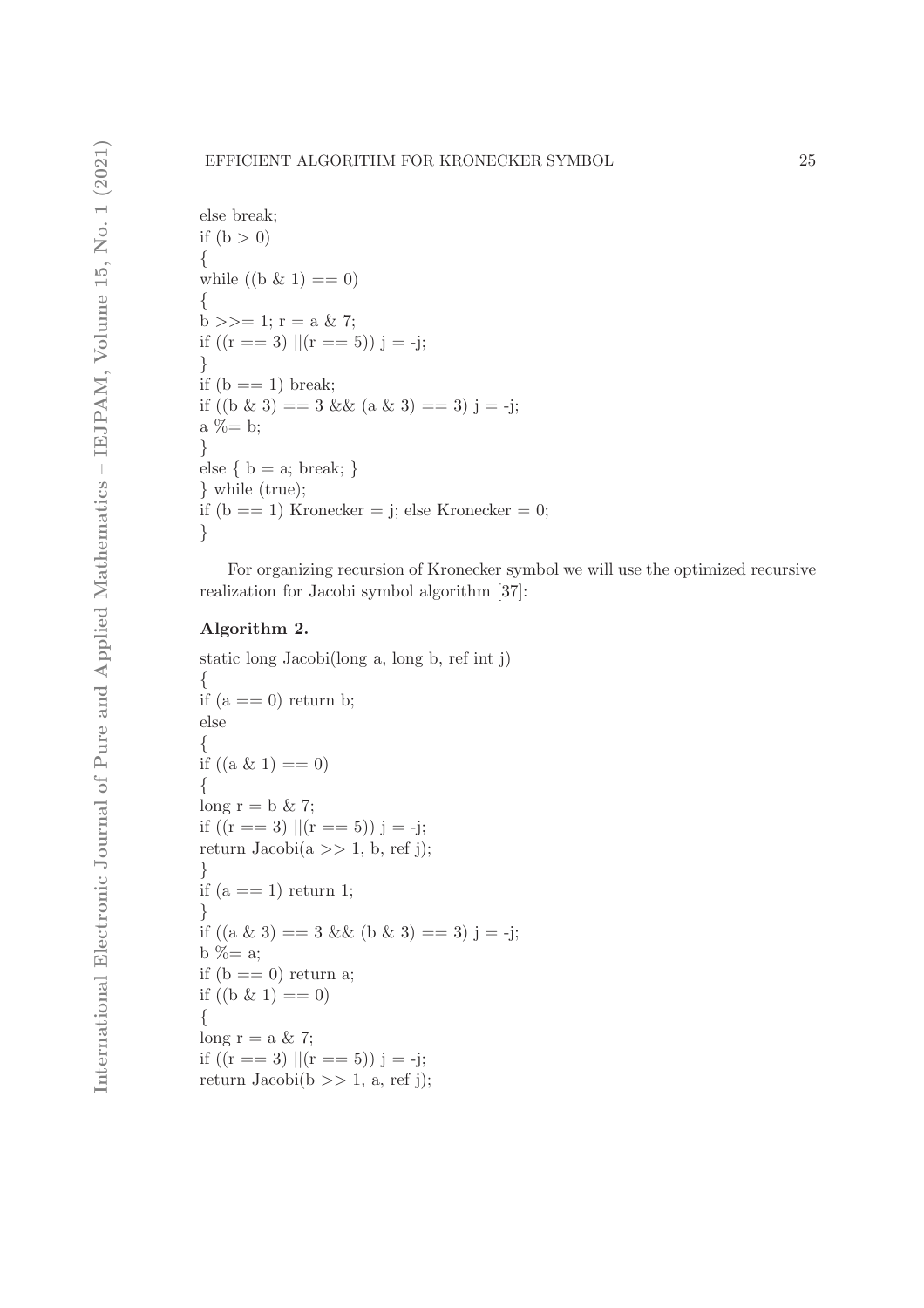} if  $((b \& 3) == 3 \& 4 \& 3) == 3)$  j = -j; a  $% = b$ ; if  $(a == 0)$  return b; return Jacobi(a, b, ref j); }

The recursive Algorithm 2 for Kronecker symbol should be called by:

```
if (((a \& 1) == 0 \& 0 \& 1) == 0)(b == 0 \&\& \text{Math.Abs}(a) != 1)) Kronecker = 0;
else if (b == 0) Kronecker = 1;
else
{
a0 = a;j = 1;if (a < 0) if (b < 0) { b = -b; a = -a; j = -j; }
else a = -a;
else if (b < 0) b = -b;
while ((b \& 1) == 0){
b >>= 1; r = a & 7;
if ((r == 3) || (r == 5)) j = -j;}
if (a0 < 0 \&\& (b \& 3) == 3) j = -j;
b = Jacobi(a, b, ref j);
if (b == 1) Kronecker = j; else Kronecker = 0;
}
```
# Numerical Example

We will test the proposed Algorithms 1 and 2 for the following example:

```
long a, a0, b, r, d = 0;
int j, Kronecker;
for (int i = -50000000; i < 50000001; i++)
{ a = i; b = 25000001 - i; }//Here are placed Algorithm 1 and
//calling of recursive Algorithm 2.
d += Kronecker; }
Console.WriteLine(d);
```
CPU time of Algorithm 1 is: 36.203 seconds.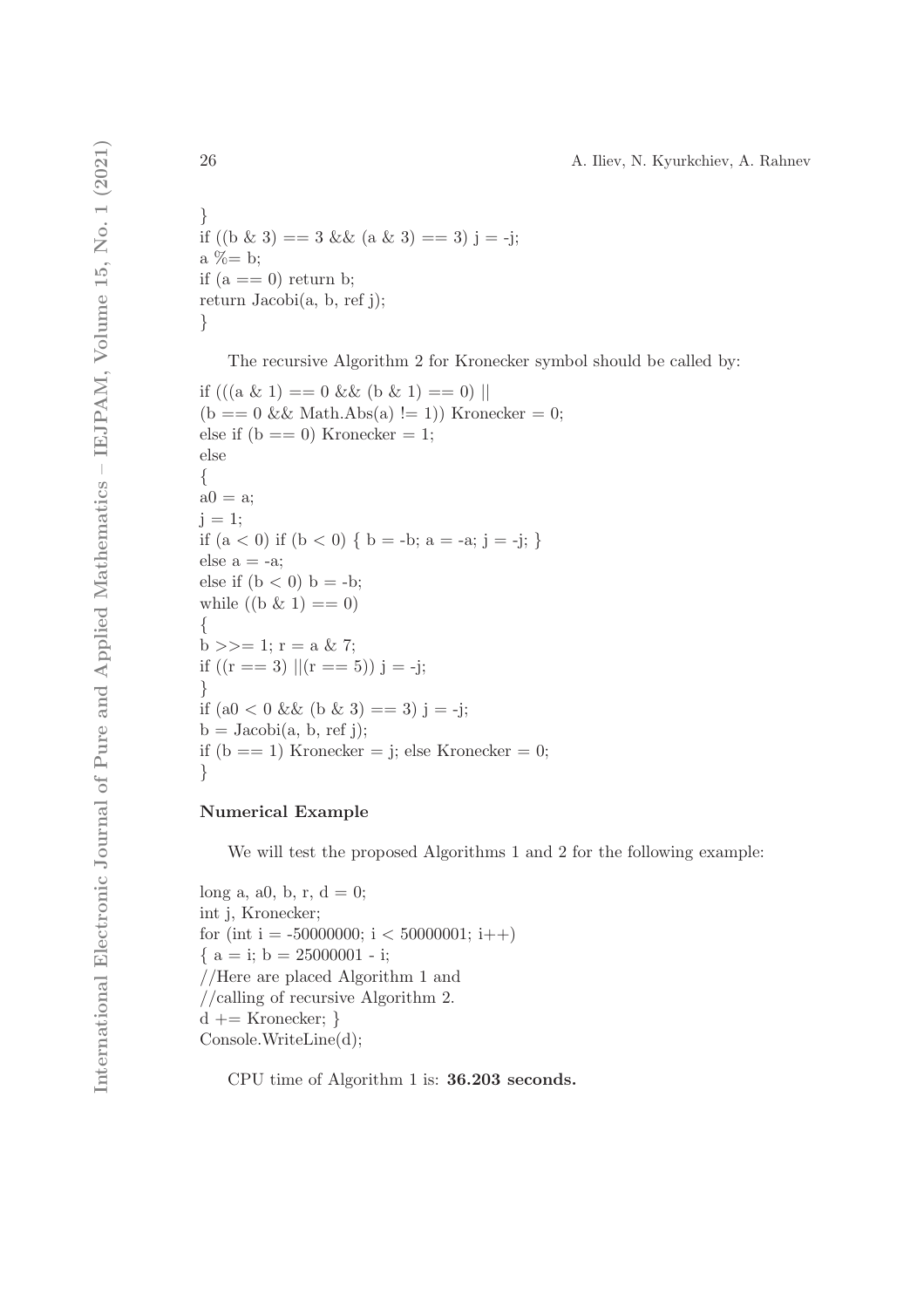CPU time of Algorithm 2 is: 62.277 seconds.

## Conclusion

We present efficient realizations of algorithms (iterative and recursive) for finding Kronecker symbol. The presented by us algorithms demonstrate high computational speed.

### Acknowledgments

The work of the first author has been accomplished with the financial support of the MES by the Grant No. D01-387/18.12.2020 for NCDSC part of the Bulgarian National Roadmap on RIs.

The work of the second and third authors is supported by the Project FP21- FMI-002 "Intelligent Innovative ICT in Research in Mathematics, Informatics and Pedagogy of Education" of the Scientific Fund of the University of Plovdiv Paisii Hilendarski, Bulgaria.

## References

- [1] A. Akritas, A new method for computing polynomial greatest common divisors and polynomial remainder sequences, Numerische Mathematik, 52 (1988), 119– 127.
- [2] S. Enkov, Programming in Arduino Environment, University Press "Paisii Hilendarski", Plovdiv (2017). (in Bulgarian)
- [3] F. Chang, Factoring a Polynomial with Multiple-Roots, World Academy of Science, Engineering and Technology, 47 (2008), 492–495.
- [4] Th. Cormen, Ch. Leiserson, R. Rivest, Cl. Stein, Introduction to Algorithms, 3rd ed., The MIT Press, Cambridge (2009).
- [5] K. Garov, A. Rahnev, Textbook-notes on programming in BASIC for facultative training in mathematics for  $9-10$ . Grade of ESPU, Sofia (1986). (in Bulgarian)
- [6] A. Golev, Textbook on algorithms and programs in  $C#$ , University Press "Paisii Hilendarski", Plovdiv (2012). (in Bulgarian)
- [7] T. Terzieva, Introduction to web programming, University Press "Paisii Hilendarski", Plovdiv (2021), ISBN 978-619-202-623-3. (in Bulgarian)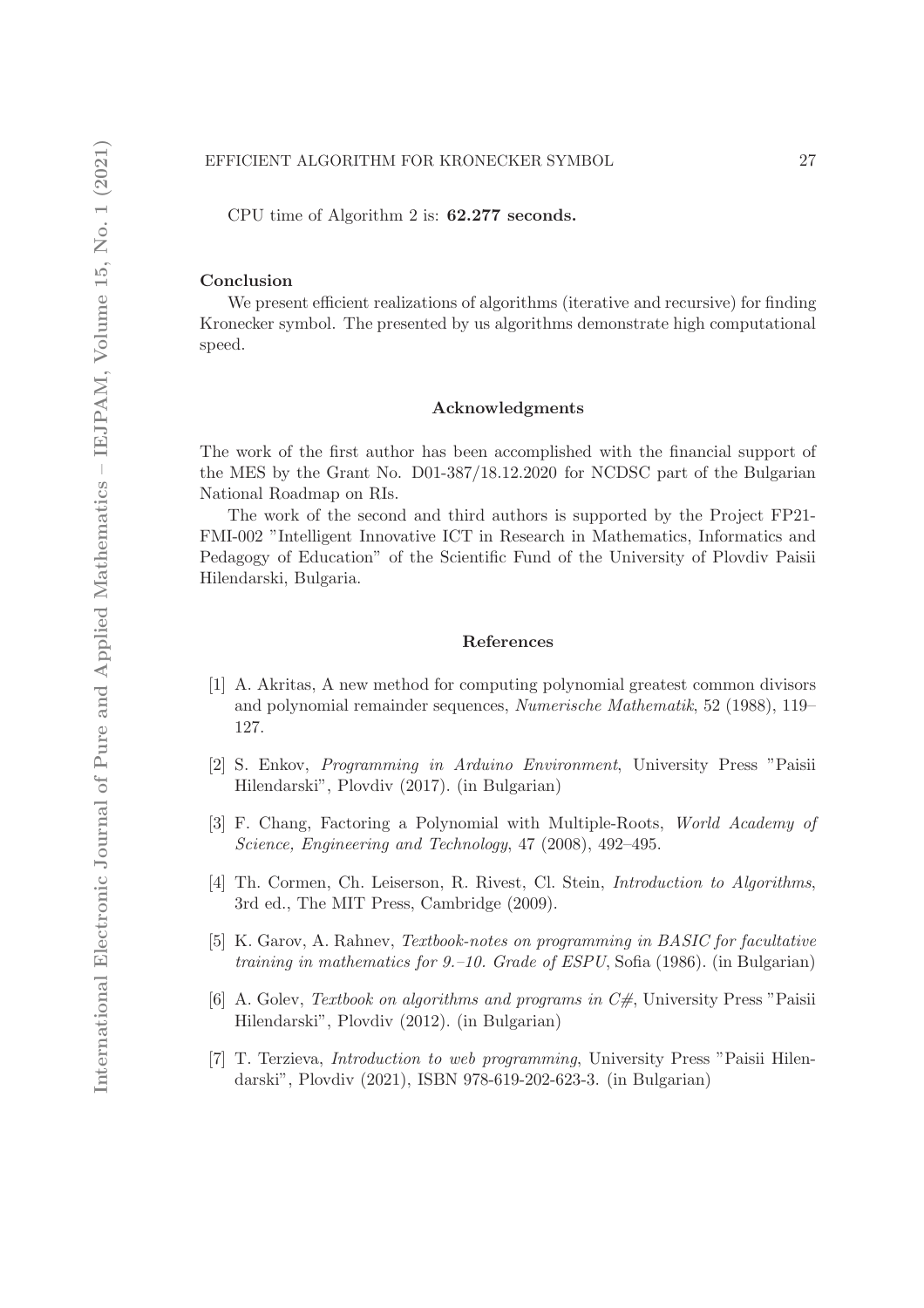- [8] T. Terzieva, Development of algorithmic thinking in the Informatics Education, University Press "Paisii Hilendarski", Plovdiv (2021), ISBN 978-619-202-622-6. (in Bulgarian)
- [9] T. Terzieva, Educational tools for teaching in digital environment, University Press "Paisii Hilendarski", Plovdiv (2021). (in Bulgarian)
- [10] A. Iliev, N. Kyurkchiev, A Note on Knuth's Implementation of Euclid's Greatest Common Divisor Algorithm, International Journal of Pure and Applied Mathematics, 117 (2017), 603–608.
- [11] A. Iliev, N. Kyurkchiev, A. Golev, A Note on Knuth's Implementation of Extended Euclidean Greatest Common Divisor Algorithm, International Journal of Pure and Applied Mathematics, 118 (2018), 31–37.
- [12] A. Iliev, N. Kyurkchiev, A. Rahnev, A Note on Adaptation of the Knuth's Extended Euclidean Algorithm for Computing Multiplicative Inverse, International Journal of Pure and Applied Mathematics, 118 (2018), 281–290.
- [13] A. Iliev, N. Kyurkchiev, A Note on Euclidean and Extended Euclidean Algorithms for Greatest Common Divisor for Polynomials, International Journal of Pure and Applied Mathematics, 118 (2018), 713–721.
- [14] A. Iliev, N. Kyurkchiev, A Note on Least Absolute Remainder Euclidean Algorithm for Greatest Common Divisor, International Journal of Scientific Engineering and Applied Science, 4 No. 3 (2018), 31–34.
- [15] A. Iliev, N. Kyurkchiev, A Note on Knuth's Algorithm for Computing Extended Greatest Common Divisor using SGN Function, International Journal of Scientific Engineering and Applied Science, 4 No. 3 (2018), 26–29.
- [16] A. Iliev, N. Kyurkchiev, New Trends in Practical Algorithms: Some Computational and Approximation Aspects, LAP LAMBERT Academic Publishing, Beau Bassin (2018).
- [17] A. Iliev, N. Kyurkchiev, 80th Anniversary of the birth of Prof. Donald Knuth, Biomath Communications, 5 (2018), 7 pp.
- [18] A. Iliev, N. Kyurkchiev, New Realization of the Euclidean Algorithm, Collection of scientific works of Eleventh National Conference with International Participation Education and Research in the Information Society, Plovdiv, ADIS, June 1–2, (2018), 180–185. (in Bulgarian)
- [19] A. Iliev, N. Kyurkchiev, New Organizing of the Euclid's Algorithm and one of its Applications to the Continued Fractions, Collection of scientific works from conference "Mathematics. Informatics. Information Technologies. Application in Education", Pamporovo, Bulgaria, 10–12 October 2018, (2019), 199–207.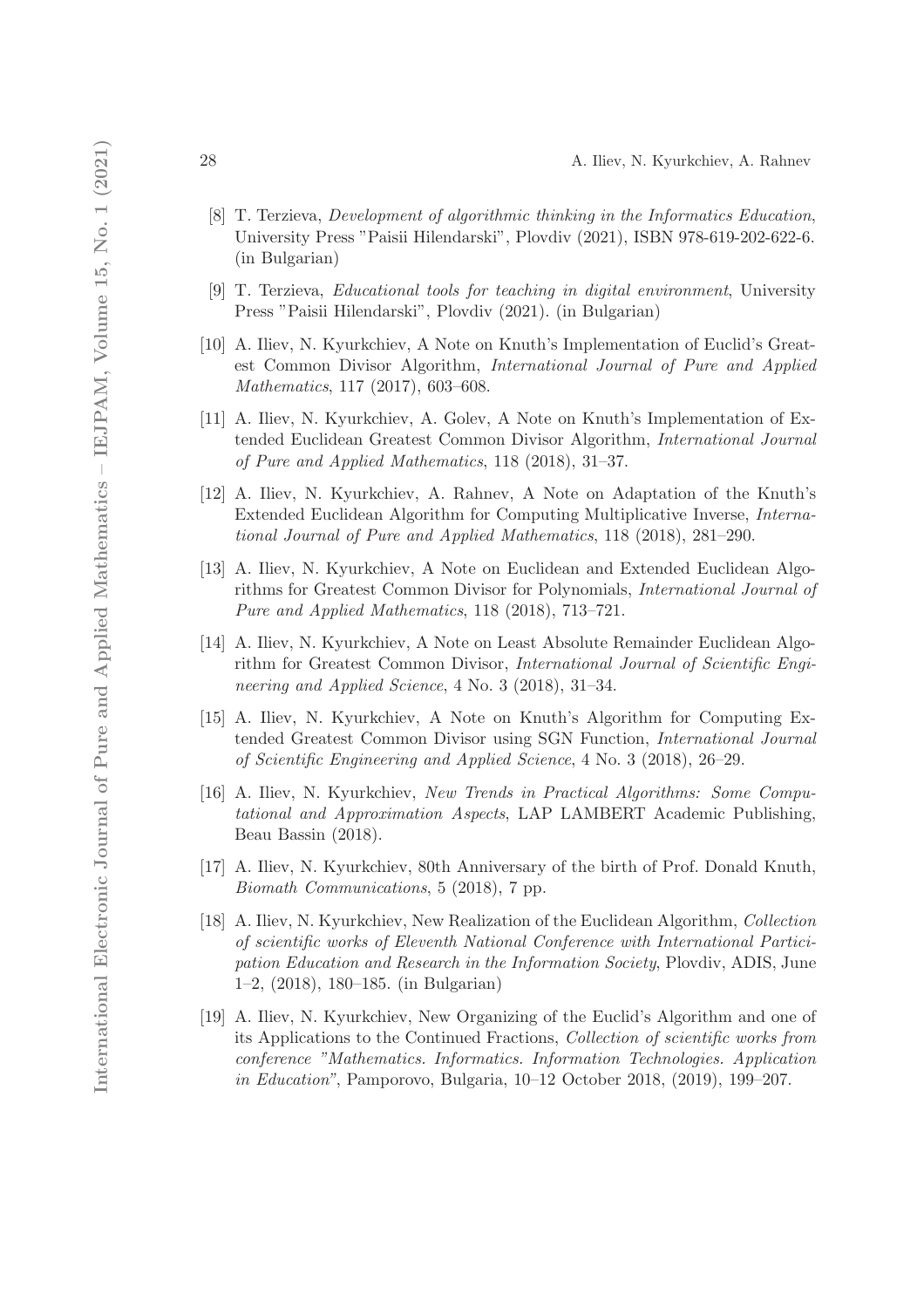## EFFICIENT ALGORITHM FOR KRONECKER SYMBOL 29

- [20] A. Iliev, N. Kyurkchiev, The faster Euclidean algorithm, Collection of scientific works from conference, Pamporovo, Bulgaria, 28–30 November 2018, (2019), 15–20.
- [21] A. Iliev, N. Kyurkchiev, The faster extended Euclidean algorithm, Collection of scientific works from conference, Pamporovo, Bulgaria, 28–30 November 2018, (2019), 21–26.
- [22] P. Kyurkchiev, V. Matanski, The faster Euclidean algorithm for computing polynomial multiplicative inverse, Collection of scientific works from conference, Pamporovo, Bulgaria, 28–30 November 2018, (2019), 43–48.
- [23] V. Matanski, P. Kyurkchiev, The faster Lehmer's greatest common divisor algorithm, Collection of scientific works from conference, Pamporovo, Bulgaria, 28–30 November 2018, (2019), 37–42.
- [24] A. Iliev, N. Kyurkchiev, A. Rahnev, A New Improvement Euclidean Algorithm for Greatest Common Divisor. I, Neural, Parallel, and Scientific Computations, 26 No. 3 (2018), 355–362.
- [25] A. Iliev, N. Kyurkchiev, A. Rahnev, A New Improvement of Harris–Stein Modification of Euclidean Algorithm for Greatest Common Divisor. II, International Journal of Pure and Applied Mathematics, 120 No. 3 (2018), 379–388.
- [26] A. Iliev, N. Kyurkchiev, A. Rahnev, A New Improvement of Least Absolute Remainder Algorithm for Greatest Common Divisor. III, Neural, Parallel, and Scientific Computations, 27 No. 1 (2019), 1–9.
- [27] A. Iliev, N. Kyurkchiev, A. Rahnev, A New Improvement of Tembhurne–Sathe Modification of Euclidean Algorithm for Greatest Common Divisor. IV, Dynamic Systems and Applications, 28 No. 1 (2019), 143–152.
- [28] A. Iliev, N. Kyurkchiev, A. Rahnev, Nontrivial Practical Algorithms: Part 2, LAP LAMBERT Academic Publishing, Beau Bassin (2019).
- [29] A. Iliev, N. Valchanov, T. Terzieva, Generalization and Optimization of Some Algorithms, Collection of scientific works of National Conference "Education in Information Society", Plovdiv, ADIS, 12–13 May 2009, (2009), 52–58. (in Bulgarian)
- [30] H. Gyulyustan, A Note on Euclidean Sequencing Algorithm, Proceedings of the Scientific Conference "Innovative ICT for Digital Research Area in Mathematics, Informatics and Pedagogy of Education", Pamporovo, 7–8 November 2019, Plovdiv University Press, (2020), 57–64.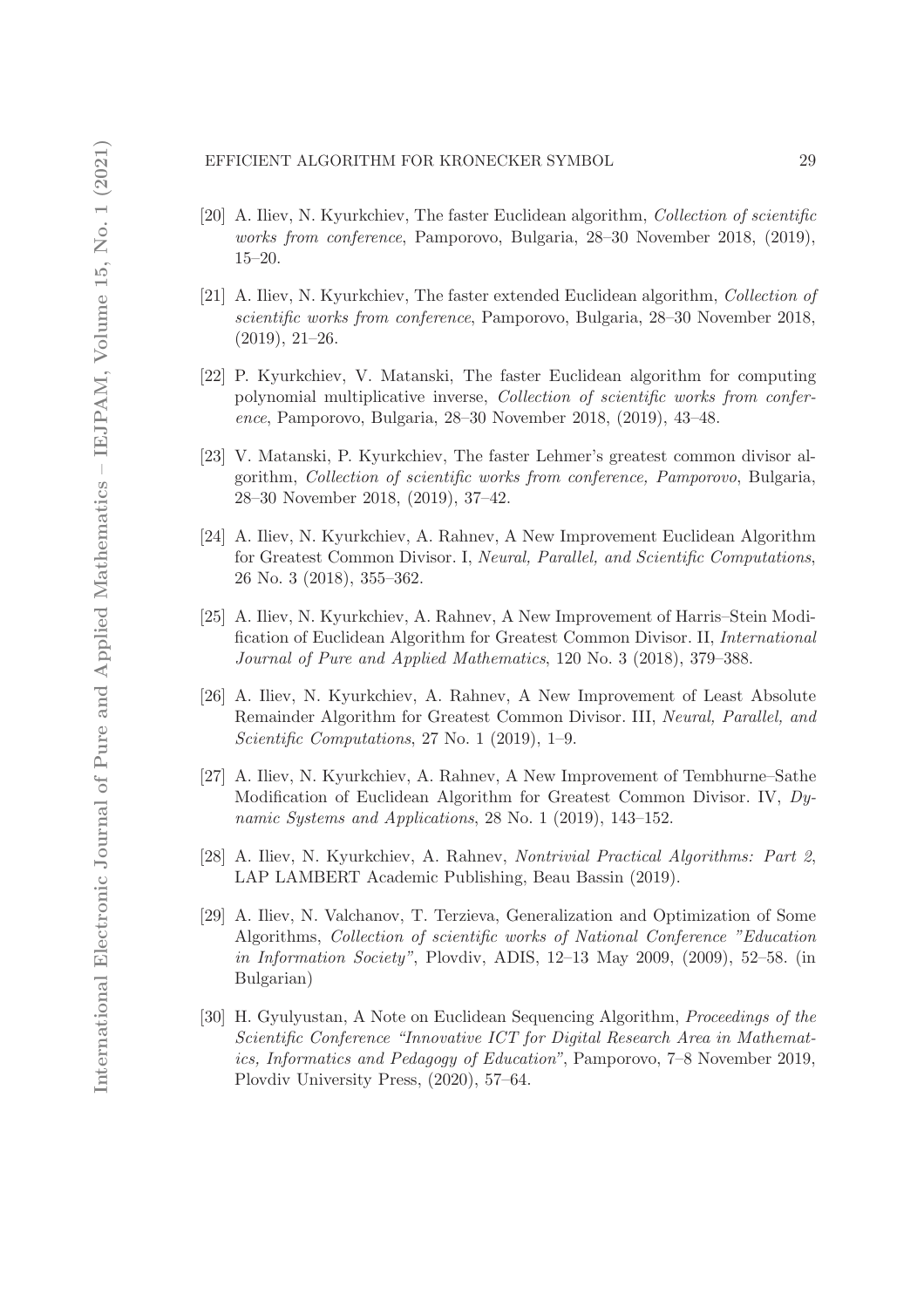- [31] A. Iliev, N. Kyurkchiev, A. Rahnev, New Algorithm for Finding Greatest Common Divisor, Neural, Parallel, and Scientific Computations, 28 No. 1 (2020), 69–74.
- [32] A. Iliev, N. Kyurkchiev, A. Rahnev, A New Improvement of Stein's Binary Algorithm for Finding Greatest Common Divisor, Neural, Parallel, and Scientific Computations, 28 No. 1 (2020), 75–80.
- [33] A. Iliev, N. Kyurkchiev, A. Rahnev, New Algorithms for Finding Modular Multiplicative Inverse, Neural, Parallel, and Scientific Computations, 28 No. 1 (2020), 81–88.
- [34] A. Iliev, N. Kyurkchiev, A. Rahnev, New Extended Algorithm for Finding Greatest Common Divisor, Neural, Parallel, and Scientific Computations, 28 No. 1 (2020), 89–95.
- [35] A. Iliev, N. Kyurkchiev, A. Rahnev, A New Improvement of Modular Multiplicative Inverse Binary Algorithm, International Electronic Journal of Pure and Applied Mathematics, 14 No. 1 (2020), 37–44.
- [36] A. Iliev, N. Kyurkchiev, A. Rahnev, Recursive Extended Stein's Binary Algorithm, International Electronic Journal of Pure and Applied Mathematics, 14 No. 1 (2020), 31–36.
- [37] A. Iliev, N. Kyurkchiev, A. Rahnev, A new improvement of Jacobi symbol algorithm, International Electronic Journal of Pure and Applied Mathematics, 15 No. 1 (2020), 13–22.
- [38] A. Iliev, N. Kyurkchiev, A. Rahnev, A new improvement of Jacobi symbol binary algorithm, International Electronic Journal of Pure and Applied Mathematics, 15 No. 1 (2020), 1–11.
- [39] A. Iliev, N. Kyurkchiev, A. Rahnev, Efficient Binary Algorithm for Kronecker Symbol, (2021), preprint.
- [40] A. Iliev, N. Kyurkchiev, A. Rahnev, A New Improvement of Extended Stein's Binary Algorithm, Proceedings of the Anniversary International Scientific Conference "Synergetics and Reflection in Mathematics Education", Pamporovo, 16–18 October 2020, Plovdiv University Press, (2020), 259–264.
- [41] D. Knuth, The Art of Computer Programming, Vol. 2, Seminumerical Algorithms, 3rd ed., Addison-Wesley, Boston (1998).
- [42] Hr. Krushkov, A. Iliev, Practical programming guide in Pascal, Parts I and II, Koala press, Plovdiv (2002). (in Bulgarian)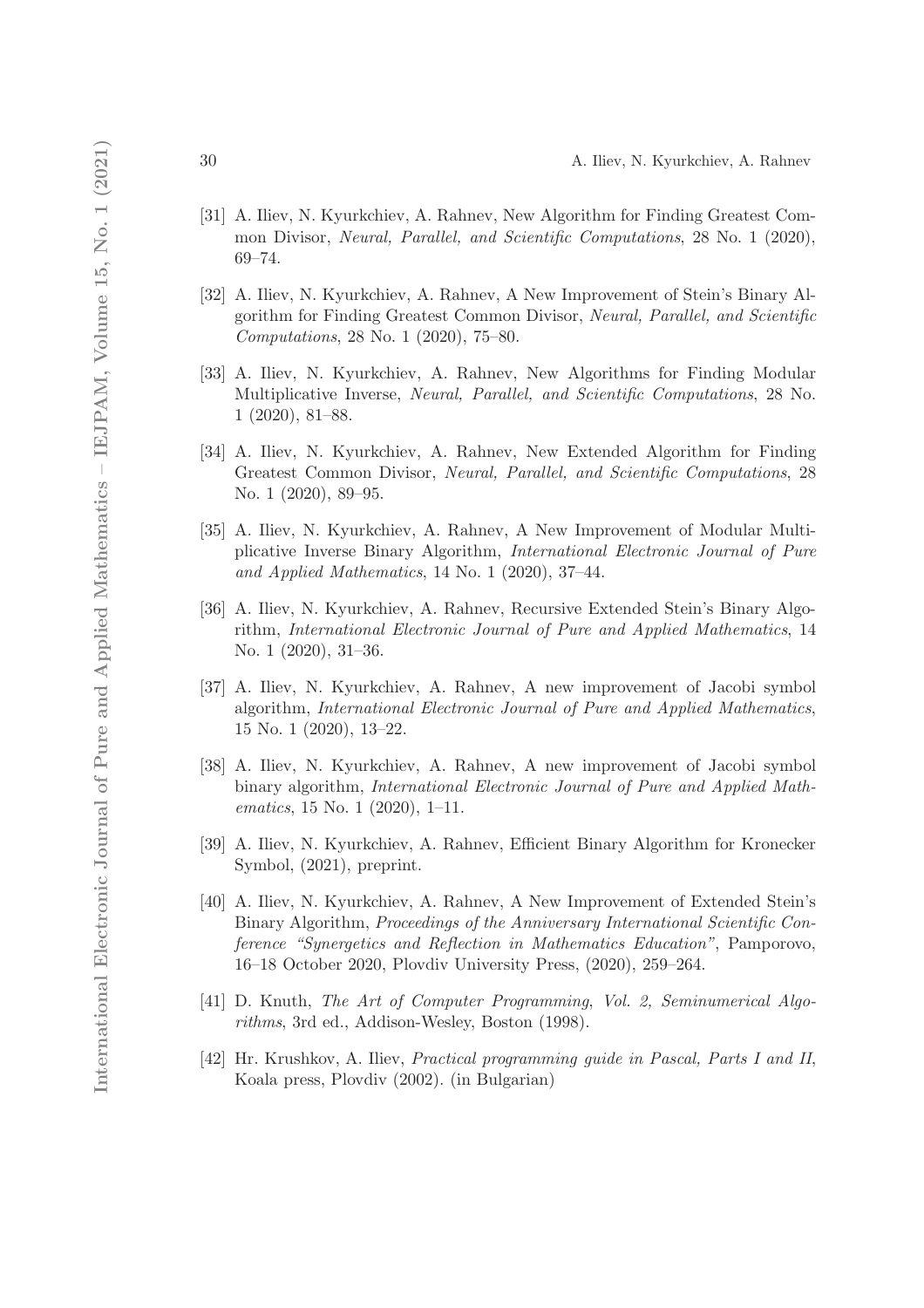- [43] P. Nakov, P. Dobrikov, Programming=++Algorithms, 5th ed., Sofia (2015). (in Bulgarian)
- [44] A. Rahnev, K. Garov, O. Gavrailov, Textbook for extracurricular work using BASIC, MNP Press, Sofia (1985). (in Bulgarian)
- [45] A. Rahnev, K. Garov, O. Gavrailov, *BASIC in examples and tasks*, Government Press "Narodna prosveta", Sofia (1990). (in Bulgarian)
- [46] N. Kasakliev,  $C \#$  Programming Guide, University Press "Paisii Hilendarski", Plovdiv (2016). (in Bulgarian)
- [47] A. Rahnev, N. Pavlov, N. Valchanov, T. Terzieva, Object Oriented Programming, Lightning Source UK Ltd., London (2014).
- [48] E. Bach, J. Shallit, Algorithmic Number Theory, Vol. 1: Efficient Algorithms, MA: MIT Press, Cambridge (1996), 343–344.
- [49] S. Eikenberry, J. Sorenson, Efficient Algorithms for Computing the Jacobi Symbol, J. Symbolic Computation, 26 (1998), 509–523.
- [50] E. Weisstein, Kronecker Symbol, From MathWorld–A Wolfram Web Resource, https://mathworld.wolfram.com/KroneckerSymbol.html